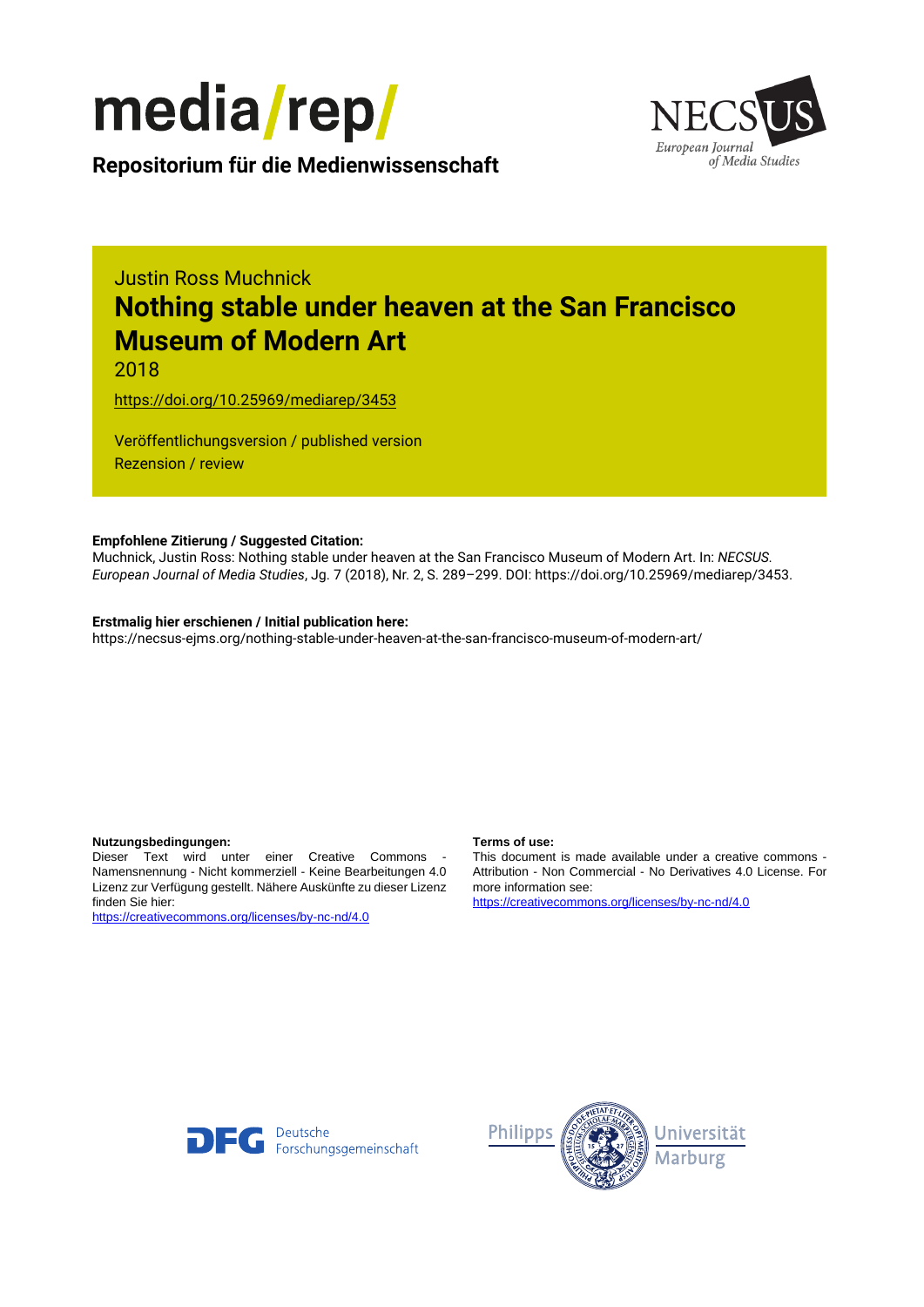

# **Nothing Stable under Heaven at the San Francisco Museum of Modern Art**

NECSUS 7 (2), Autumn 2018: 289–299 URL: [https://necsus-ejms.org/nothing-stable-under-heaven-at-the](https://necsus-ejms.org/nothing-stable-under-heaven-at-the-san-francisco-museum-of-modern-art/)[san-francisco-museum-of-modern-art/](https://necsus-ejms.org/nothing-stable-under-heaven-at-the-san-francisco-museum-of-modern-art/)

**Keywords:** [art,](https://necsus-ejms.org/tag/art/) [exhibition,](https://necsus-ejms.org/tag/exhibition/) [museum,](https://necsus-ejms.org/tag/museum/) [San Francisco](https://necsus-ejms.org/tag/san-francisco/)

At its best, it is carefully-constructed chaos. At its worst, it is equally chaotic but less carefully constructed. Nothing Stable under Heaven (https://www.sfmoma.org/exhibition/nothing-stable-under-heaven/) is an exhibition that bombards you from all angles as it forces you to juggle different and sometimes jumbled social issues and themes. Running at the San Francisco Museum of Modern Art from 3 March through 16 September 2018 and curated as a large-scale joint effort by five SFMOMA departments,[1] this exhibition takes its name from a line in James Baldwin's 1962 essay 'The Creative Process', in which he states that 'a society must assume that it is stable, but the artist must know, and he must let us know, that there is nothing stable under heaven'.[2] The featured artists of this show certainly live up to the Baldwinian archetype in pointing out underlying instability, as this exhibition attempts to tackle scores of 'social, ecological, and civic issues' and asks 'provoking questions about systems of power, mass surveillance, and environmental degradation'.[3] Ambitious in its scope – and presenting itself more effectively at first than in the later rooms – Nothing Stable under Heaven highlights a new problem at every turn and raises a new concern on every wall.

The first room in the exhibition is anchored by two well-devised and well-curated three-dimensional pieces. Suspended from the ceiling of this room is An Te Liu's *Cloud* (2008), an amalgamation of 'air purifiers, ionizers, sterilizers, washers, humidifiers, and ozone air cleaners' that emits a continuous series of somewhat-audible, high-pitched whirs as the many machines cycle through and purify the air of the gallery.[4] The bulky purifying systems jut out sharply, crawling across the gallery's overhead space like blocky tentacles while providing a cleansing service to the museum-going public.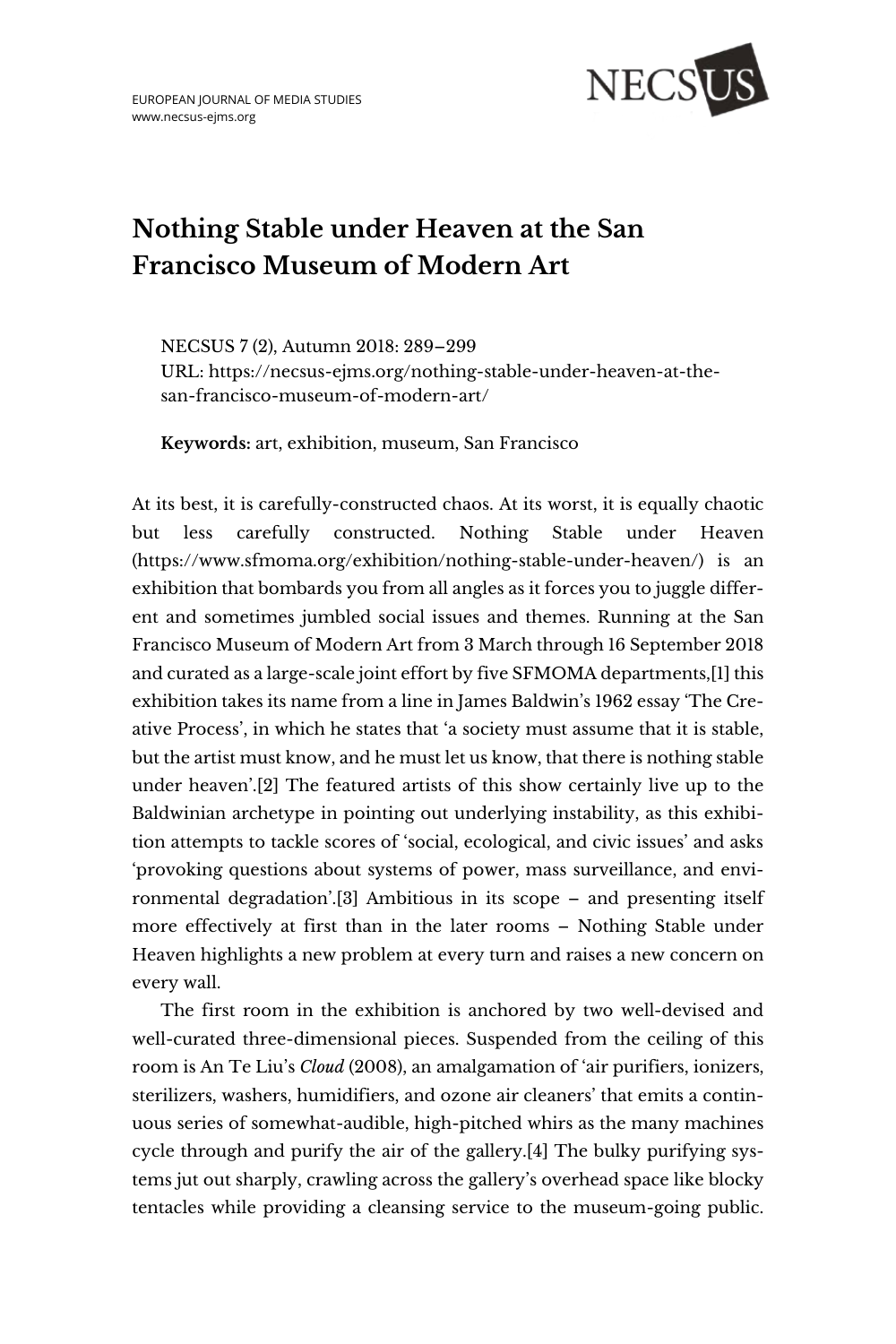#### NECSUS – EUROPEAN JOURNAL OF MEDIA STUDIES

*Cloud* is not natural, not a wispy cirrus or a fluffy cumulus; rather, it is machinic, an embodied harbinger of mechanised artificiality. It offers not the pitter-patter of rain falling from a nimbus but instead the hums and whizzes of a sanitised future.



Fig. 1: An Te Liu, Cloud, 2008. Air purifiers, ionisers, sterilisers, washers, humidifiers, and ozone air cleaners; various dimensions. San Francisco Museum of Modern Art, Purchase through gifts of anonymous donors. © An Te Liu. Photograph: An Te Liu.

In the work's seemingly expanding mass of utilitarian architecture, I cannot help but be reminded of Moshe Safdie's Habitat 67 complex, built for the 1967 World's Fair (Expo 67) in Montreal. Both Liu's *Cloud* and Safdie's Habitat 67, with their sprawling aggregations of angular, cubic forms, exist at the boundary of promise and threat; in looking at either of them I do not know whether to marvel or tremble at a scene that is simultaneously utopian and dystopian. Just as Habitat 67 thrusts upward into the Montreal sky, its blocks of manmade modularity repeating themselves ominously even as they provide living space for the apartment complex's tenants, *Cloud* hovers over the gallery floor, its humming household appliances casting foreboding shadows even as they purify the room's air.

Across from *Cloud* is the other three-dimensional centrepiece of this first room: Hans Haacke's *News*. This installation, created originally in 1969 and updated in 2008, features a printer that rests upon a table and intermittently adds to a never-ending stream of newsfeed. It physically prints out news from various media outlets in not-quite-real-time onto one long sheet of paper, which accumulates in flowing loops on the ground of the exhibition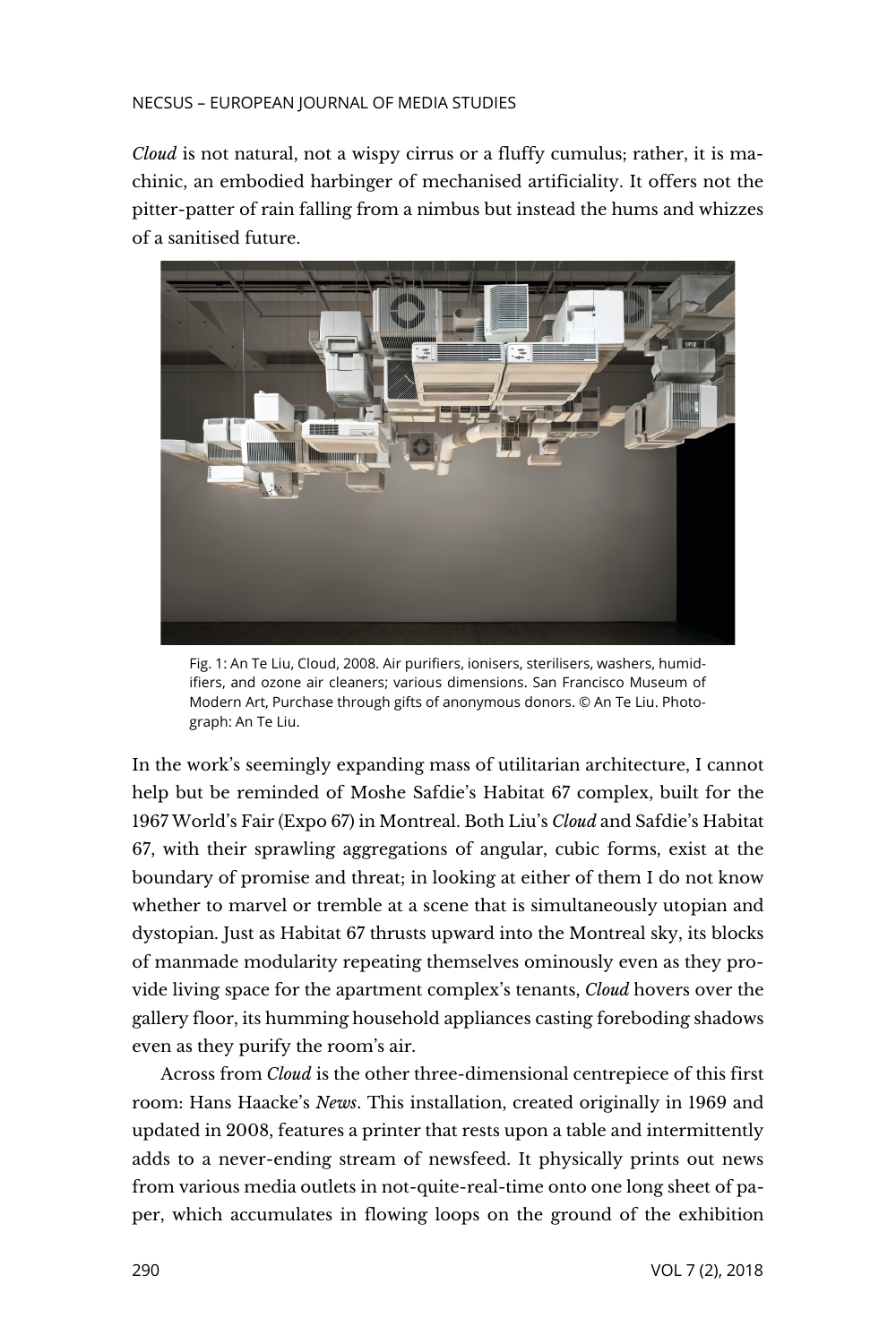space. Visitors are invited to touch the paper, picking it up to read a recent story from ABC or CNN or FOX News. Installing *News* in such close proximity to *Cloud* is a brilliant curatorial decision, for these pieces simultaneously pull at and push back from one another. Both works are expansive – *Cloud*  offers the illusion of sprawling growth while *News* literally grows by the minute – but in such distinct ways. *Cloud* expands rigidly, angularly, and in the sky; *News* expands with looping mounds and coiling curves on the ground. Both works also make mechanical sounds, but they are different in their timbre. The soft, regular buzz of the filtration systems finds a shrill rejoinder in the sporadic, piercing cries of the printer. And as these two sculptural installations engage in this visual and auditory tension, they create the exact chaotic instability that this exhibition sets out to reveal. From above, the machinery of purification looms over you. From below, the logorrheic cascades of the physicalised 24-hour news cycle pool at your feet. There is no stable calm; there is no escape; there are no answers.



Fig. 2: Trevor Paglen, Autonomy Cube, 2014. Plexiglass cube with two functional motherboards, W-lan server; 13 1/2 x 13 1/2 in. (34.29 x 34.29 cm). San Francisco Museum of Modern Art, Accessions Committee Fund purchase. © Trevor Paglen. Photograph: Katherine Du Tiel. Courtesy of the artist; Altman Siegel, San Francisco; and Metro Pictures, New York.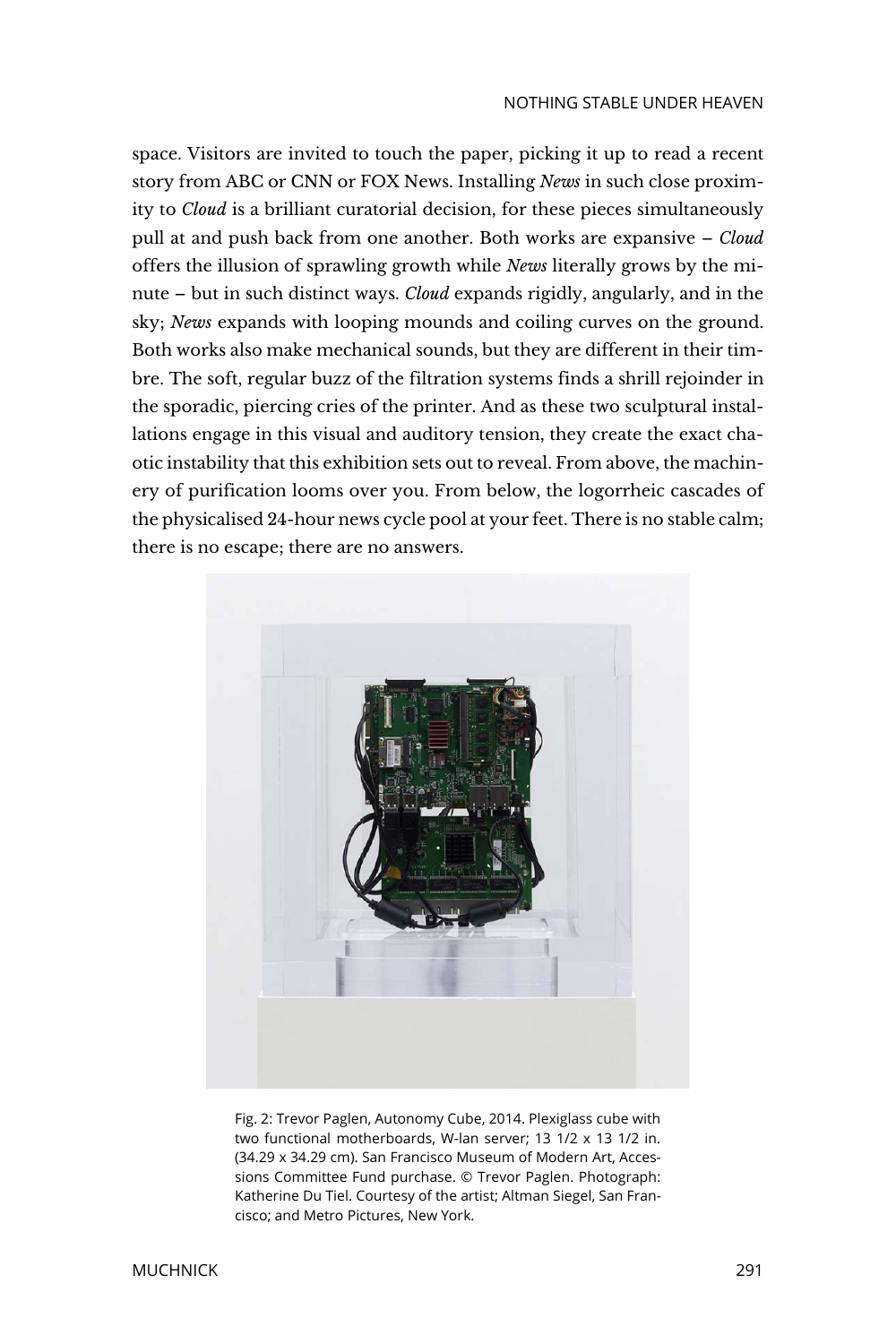#### NECSUS – EUROPEAN JOURNAL OF MEDIA STUDIES

Adding to the chaos of this first room are the invisible reverberations of one other piece – a piece which is, in my opinion, the most singularly compelling work of the show. In a darkened side gallery to the right of the main room, Arthur Jafa's seven-minute film *Love Is the Message, the Message Is Death* (2016) plays on repeat. The montage – which splices together sports highlights, vertically-oriented iPhone videos, police dashcams, and various other forms of archival or found footage – is simultaneously a celebration of black pride and accomplishments and a lamentation of institutional racism in America. This luminous film of agony and ecstasy is riveting, with images and juxtapositions that sear themselves into the minds of viewers. In one haunting moment, a Civil Rights Movement-era clip of policemen unleashing gallons of pressurised water from fire hoses onto a scattering group of protestors is followed immediately by a slow-motion shot of NFL quarterback Cam Newton smiling as he charges straight toward the endzone. The triumphant pumps of Newton's powerful arms echo the frenzied pumps of the arms of a scared protestor who, seconds before, appeared fleeing on the screen. The film relishes in these visual rhymes, conjuring an array of emotions and creating diachronic conversations about the black experience between disparate figures, famous and anonymous alike.

But in the context of Nothing Stable under Heaven perhaps even more interesting than the content of Jafa's remarkable work is what the film adds to the ambiance of the exhibition's main gallery. Because of the thinness of the film screening room's wall, the soundtrack to the montage – Kanye West's 2016 song 'Ultralight Beam' – can be heard from the main hall. And at this particular moment in time the soulful melodies of 'Ultralight Beam' that resound through the gallery take on a very unique character. In a way that Jafa could not have predicted when he selected the song in 2015, West has become a lightning rod of political controversy due to his peculiar endorsement of Donald Trump. Almost serendipitously, then, do the fraught dynamics of celebrity, politics, race, and discrimination further mark West's rapgospel hymn as it wafts into the exhibition space. The loud resonances of 'Ultralight Beam' compound the cacophony of the faint hum of *Cloud* and the sharp screeches of *News*. At times, when 'Ultralight Beam' is blaring and *News*  is printing and visitors are congregating to ooh and aah at the new article emerging from the printer (for *News* does, in Bourriaudian fashion, create a momentary community of museum-goers who huddle together in front of the printer each time it comes alive), it can become difficult to hear yourself think.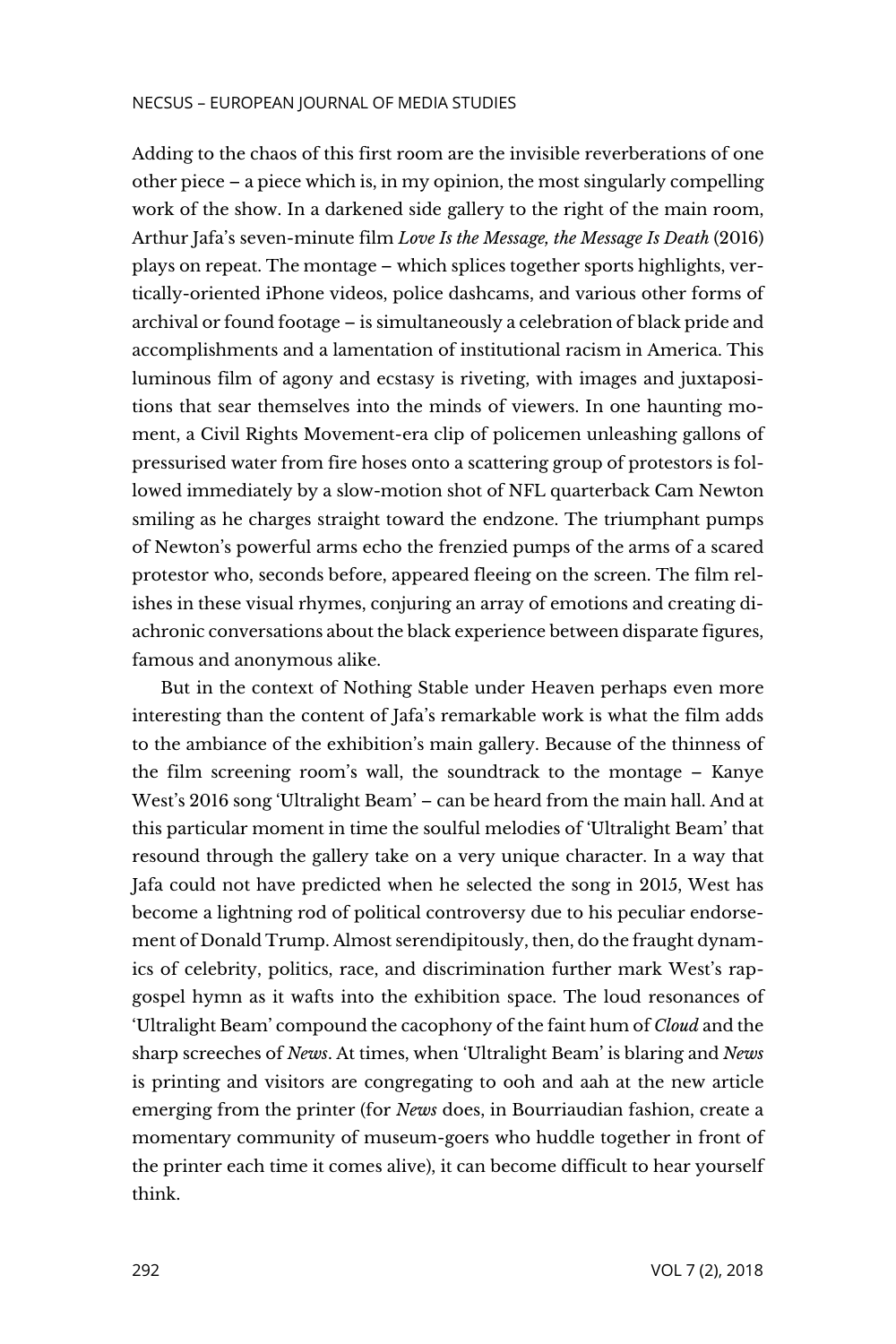

Fig. 3: Penelope Umbrico, 5,377,183 Suns (from Sunsets) from Flickr (Partial) 4/28/09, 2009, 1440 chromogenic prints; dimensions variable. San Francisco Museum of Modern Art, Members of Foto Forum purchase. © Penelope Umbrico. Photograph: Ben Blackwell.

The curatorial goal here, of course, is not to evoke Bourriaud's relational aesthetics in creating a micro-utopia (that is, a momentary community produced when works of art offer a space of shared activity), but rather to establish a Baldwinian awareness of our own instability. In this charge, this room is wildly effective. You experience a visceral instability through the variety of noises pelting you from one side or another or suffusing themselves into the gallery space. But also, you experience a social instability through the barrage of challenging questions that the individual works – the angular fog of mechanical advancement, the ever-growing lake of newsprint, the spectres of institutional racism and celebrity culture – ask about our sociopolitical climate.

I would thus consider the first room quite a triumph in the auditory and visual chaos it is capable of creating. But while this room actualises Baldwin's phrase in all the right ways, from here I believe the exhibition begins to take a downward turn. The next few rooms lack the exhibition's initial sonic energy and feel like a chaos that is more disjointed than carefully constructed. To begin with the most obvious point about the rest of Nothing Stable under Heaven, there is nowhere beyond the first room where you are faced with anything resembling the cacophonous din of *Cloud*, *News*, and *Love Is the Message, the Message Is Death* all working in discordant synchronicity. In fact, there is only one other piece in this exhibition that makes any sound at all – a single-channel video by the director and graphic designer Mike Mills, far quieter and less grand than Jafa's montage, tucked away into an alcove behind the exhibition's second room, inaudible to all but those sitting in close proximity. Make no mistake, I do not believe that there is anything inherently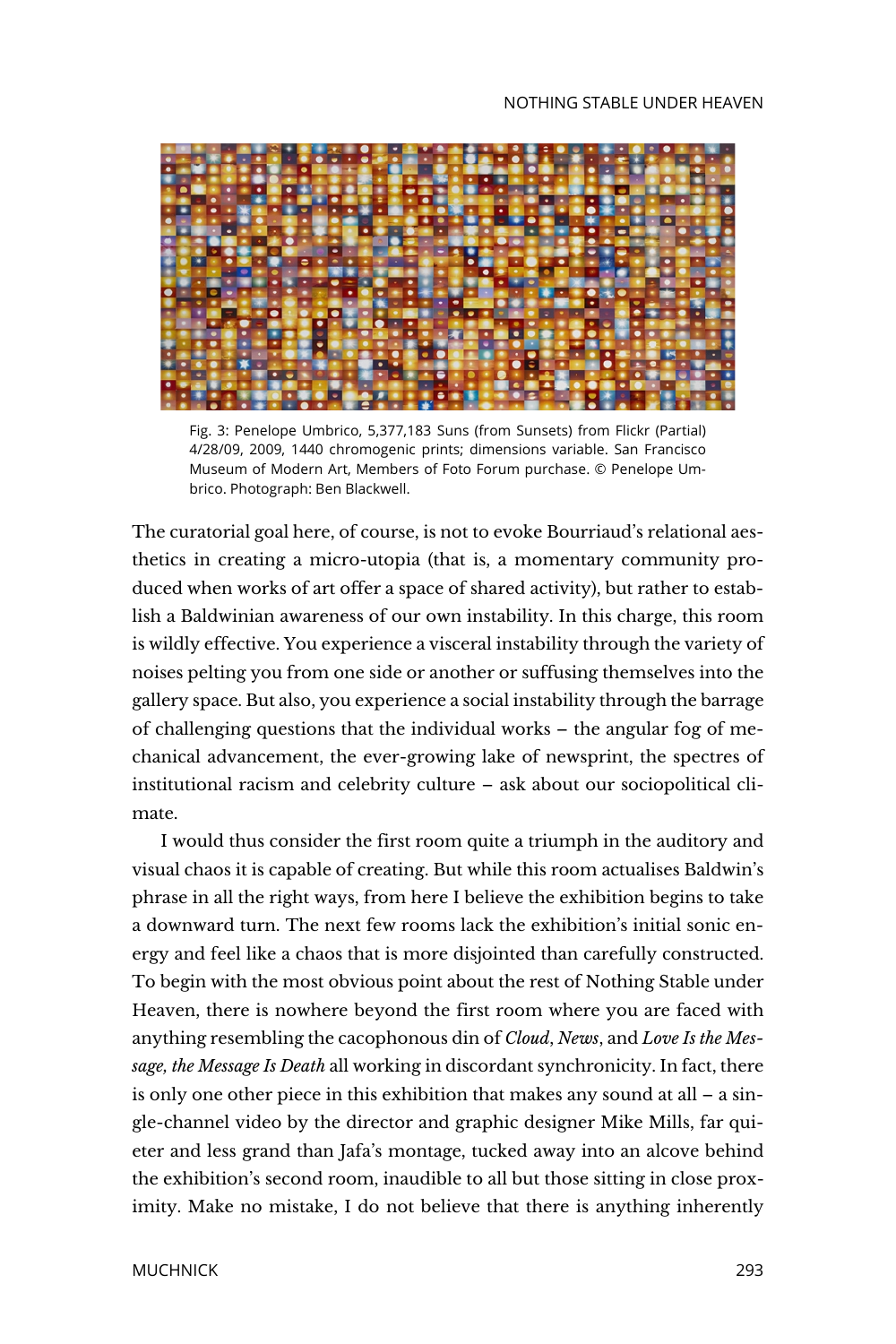#### NECSUS – EUROPEAN JOURNAL OF MEDIA STUDIES

wrong with art that is not noisy, but in this specific instance, the sonic dissonance of the first room so effectively evoked the instability central to the exhibition's thematic thrust that I was disappointed when it died down in the following galleries to nothing more than the characteristic murmurs of a well-populated museum. If there is a redeeming quality to this auditory fadeout, it is that it perhaps draws even more attention to the chaotic clamor in the first room. I grant that I may not have singled out the genius of the first gallery's noisiness if the next two were equally noisy – in which case, I would probably instead be praising a more unified curatorial vision.



Fig. 4: Jim Campbell, Tilted Plane, 2011. Custom electronics, LEDs, light bulbs, wire, and steel; dimensions variable. Gift of the artist and Hosfelt Gallery, San Francisco. © Jim Campbell. Photograph: Ruth Clark.

But sound is not the only thing that subsides in the final two rooms of the exhibition, for the show's coherence trails off as well. Coherence may seem like a strange concept to be striving for in a show about instability, but the chaos in the first room is so compelling precisely because it coheres. *Cloud*  and *News* converse with each other dynamically; *Love Is the Message, the Message Is Death* feels like it is meant to be heard but not seen in that first room. This type of chaos, this deliberate clamorous polyphony, gives way to a cheaper chaos as the exhibition begins to resemble less a thoroughly-planned uproar and more a *wunderkammer* of various pieces of art and social criticism that are vaguely thematically grouped.

The most immediately eye-catching work of the second room, Trevor Paglen's *Autonomy Cube* (2014), does little to dispel this thought. Perched atop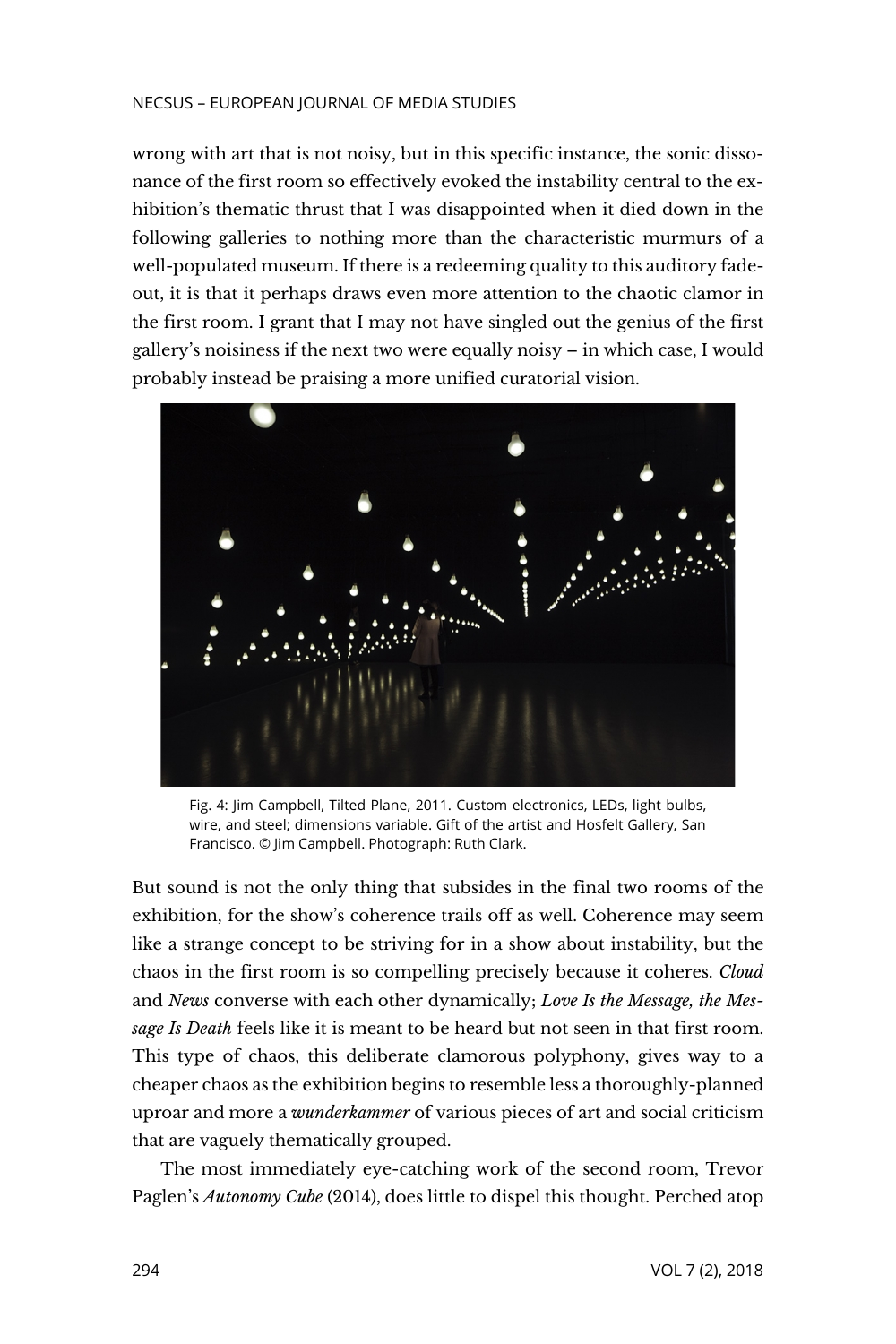a tall white pedestal, *Autonomy Cube* features a motherboard housed inside of a one-and-a-quarter foot cube of thick acrylic vitrine. The piece, resembling a relic in some space-age cabinet of curiosities, provides anonymous Tor Wi-Fi capability to all museum-goers, commenting on government internet surveillance and the erosion of privacy in the Information Age. On the opposite wall, Penelope Umbrico's *5,377,183 Suns (from Sunsets) from Flickr (Partial) 4/28/09* (2009) tackles some different aspects of the online experience via an aesthetically appealing arrangement of 1440 Flickr photographs of sunsets, and Glenn Ligon's *We're Black and Strong (I)* (1996) screenprint finds itself somewhat randomly on the room's back wall.

This is not to say, of course, that there is nothing of value beyond the first room of the exhibition. In fact, one of the best works of the entire show hangs quietly, almost understatedly, in the hallway between the second and third galleries. It is a selection of small (28 x 37 cm) untitled photographs from a series shot by Richard Misrach in and around New Orleans in the wake of Hurricane Katrina in 2005. These framed pictures – of houses, cars, and other personal property – are all devoid of any human figures, seemingly set in a barren post-apocalyptic wasteland, but each photograph depicts a spraypainted message left by the residents of the home or the owners of the property. Some show a strong sense of gallows humor, like the one with 'YARD SALE' written on a tree that stands uprooted next to garbage cans overflowing with rubble and debris; others, including a picture of 'BROKEN DREAMS' sprayed onto a tall wooden fence obscuring a dilapidated house, are heartbreaking. These disembodied photographs depict the instability of houses, neighborhoods, and lives. They show, in all shades of spray paint, the ways – humor, anger, grief – that battered humans cope with the realisation that there truly is nothing stable under heaven. Nevertheless, in spite of bright moments like Misrach's photographs, the exhibition begins to feel lazier after its tour de force of a first gallery. In the second room, it seems as though the curators dug up some contemporary pieces in their collection that relate to digital culture (e.g. Paglen's, Umbrico's), interspersed them with a few other works (e.g. Ligon's), and called it a day. The result is a more haphazard and unsuccessful chaos than the calculated chaos of the first room, and it only gets less cogent from here.

The last room of the exhibition features mainly three-dimensional works and is the least dynamic of all. Even the crowds gathered around Felix Gonzalez-Torres' *Untitled* (1992-1993) and rolling up their newly-acquired posters do little to offset the strange and stilted stillness of the gallery. Tony Feher's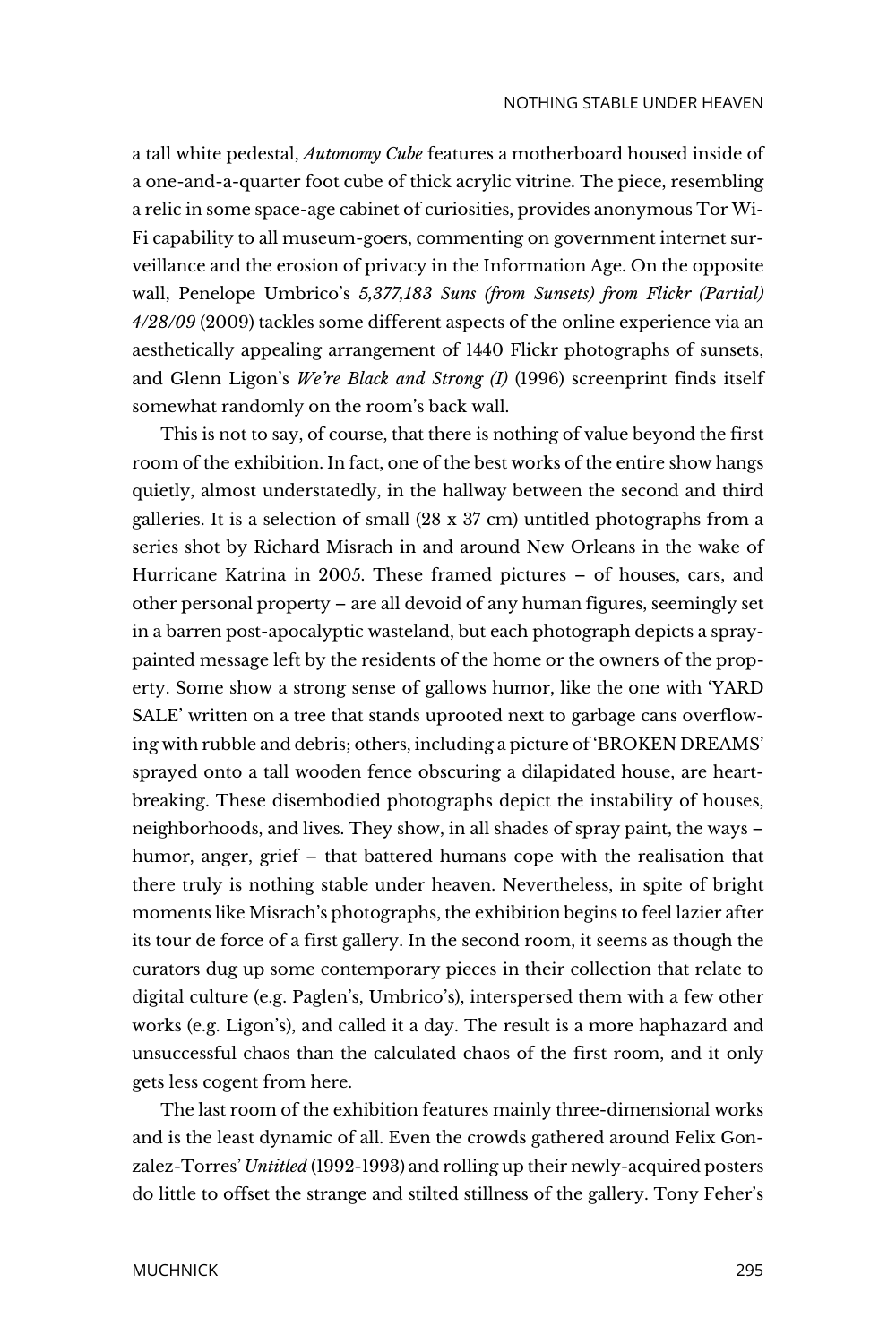sculptural *It Seemed a Beautiful Day* (2002) hangs with an intentional homemade aesthetic on the back wall; the opposite corner houses Jessica Jackson Hutchkin's rough newspapered *Couch for a Long Time* (2009); Tobias Wong's *Bulletproof Quilted Duvet* (2004), in its thick textile blackness, occupies the centre of the space. Alone, none of these works is necessarily a failure, but together they turn this gallery into a somewhat sparsely-populated resting place for inert found objects and detritus. Chaotic, indeed, but not particularly energetic, compelling, or well-crafted.

The lack of energy in this room manifests itself most prominently with Wong's piece, *Bulletproof Quilted Duvet*, which is displayed atop a large white box not unlike the pedestal on which Paglen's *Autonomy Cube* sits in the preceding room. Situating the *Bulletproof Quilted Duvet* (which is exactly what it sounds like, a quilted duvet 'made of ballistic fabric'[5]) atop the crisp, antiseptic, museum-grade white box inhibits us from even beginning to experience Wong's work as a raw, affecting art object. Instead, it looks like an artifact in some sort of anthropological museum, dwarfed by the furniture on which it stands, defanged by the sterility of the white box below. And so, in this way, Nothing Stable under Heaven progresses from the pulsating sonic discord of the first room to the ossified inertness of the last.

Setting aside this gradual decline in curatorial quality through the course of the exhibition, I believe that one of the larger overarching problems of Nothing Stable under Heaven is the way that the show can at times be (mis)read as pandering to sensationalism. I must admit that this complaint is not altogether fair, for much of it centres on a piece that is not technically part of the exhibition, but it is something I would like to mention regardless. Just beyond the final gallery of the exhibition is a large darkened room housing Jim Campbell's *Tilted Plane* (2011). This immersive installation is technologically complex and all-encompassing, allowing museum-goers to navigate a flickering 'angled image plane' of 'hundreds of lightbulbs whose filaments have been replaced by light-emitting diodes (LEDs)'.[6] The experience, I believe, is best summed up by a response I overheard from a middle-aged man in jeans and a Nike t-shirt as he walked out of *Tilted Plane*: 'Woah, that was f\*\*\*\*\*g cool!'

*Tilted Plane* is certainly cool, but that feels like pretty much all that it is. It seems wrong to encounter a piece like this at the end of an exhibition that is about so much more than Instagramable aesthetics and 'f\*\*\*\*\*g cool' traversable landscapes. Although, as I said before, *Tilted Plane* is not part of Nothing Stable under Heaven, that fact is not made abundantly clear by any signage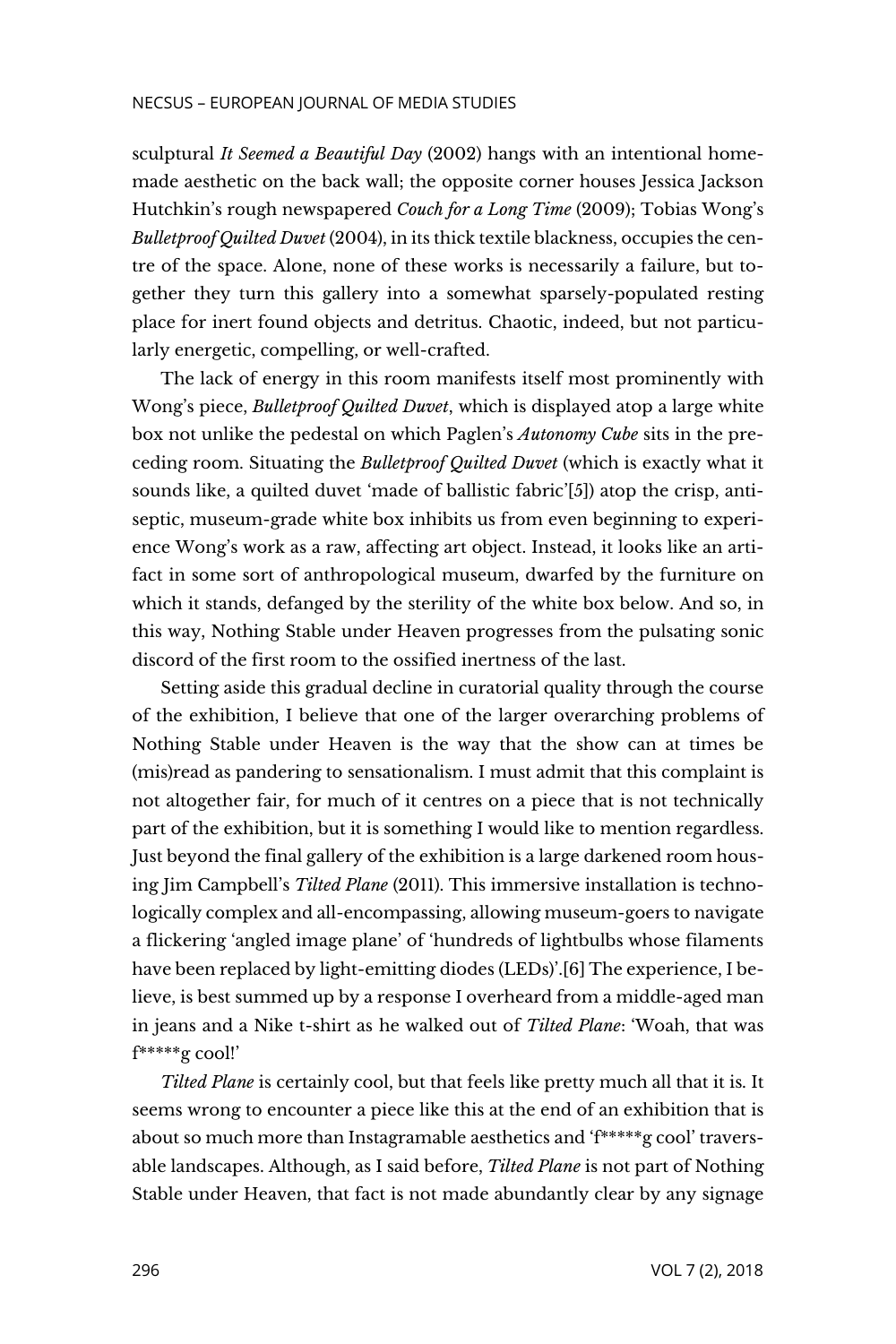or placards, and I got the sense that many visitors entered into the LED grid thinking that it was the climax of the exhibition they had just seen. And as I retraced my steps back from *Tilted Plane* through Nothing Stable under Heaven, I realised just how much of this show could be experienced as mere interactive sensation. I saw a family laughing as they each rolled up one of Gonzalez-Torres' posters to take home as a souvenir; a teenager striking a cheeky pose as her friend snapped her picture in front of Umbrico's wall of sunsets; a few boys excitedly unlocking their iPhones as they read Paglen's wall text about how to log onto the Tor network; a man cracking a surprised smile as a security guard informed him that, yes, he was actually allowed to bend down and pick up some of Haacke's newsprint to read for himself. It is not these works' fault that they tip their cap – intentionally or not – to a sensational or at least interactive impulse. In fact, it is only against the backdrop of *Tilted Plane* that this dynamic truly begins to emerge. I will not go so far as to blame the curatorial staff for the way *Tilted Plane* interacts with the works in Nothing Stable under Heaven (after all, *Tilted Plane* is not part of the show, and I understand that curators must work within an existing museum floor plan), but the nearby presence of a work as spectacular and aestheticised as *Tilted Plane* does undoubtedly undermine some of the urgency and social commentary of the art in the exhibition.

But this observation about sensationalism in Nothing Stable under Heaven points to a paradox in this show's relationship with media and mediation. An artist's shrewd use of media and visual culture allows for what I think is the single greatest work of the entire exhibition, and yet the way that visitors interface with the show's art through their own personal media devices brings out the worst in the show. Jafa's *Love is the Message, the Message is Death* operates as an affecting tapestry of emotions stitched together from the fabric of mediated images – the shaky footage of a startled black teenager in a bathing suit being thrown to the ground by a police officer, with the YouTube username of the person who uploaded the clip in a large font at the top of the screen; the TV coverage of Serena Williams' victory dance at the 2012 Olympics, with the network's 'LIVE' graphic in the video's upper right corner. But in the main galleries of the exhibition, as the audio of Jafa's film fades slowly from earshot, scores of similar mediated images are created daily – the out-of-focus iPhone video of Haacke's *News* printing out a fresh set of headlines, a clip that could soon be making its way onto YouTube; the selfie snapped in front of Umbrico's *5,377,183 Suns*, a photograph that will probably be run through a filter or two before popping up on Instagram. For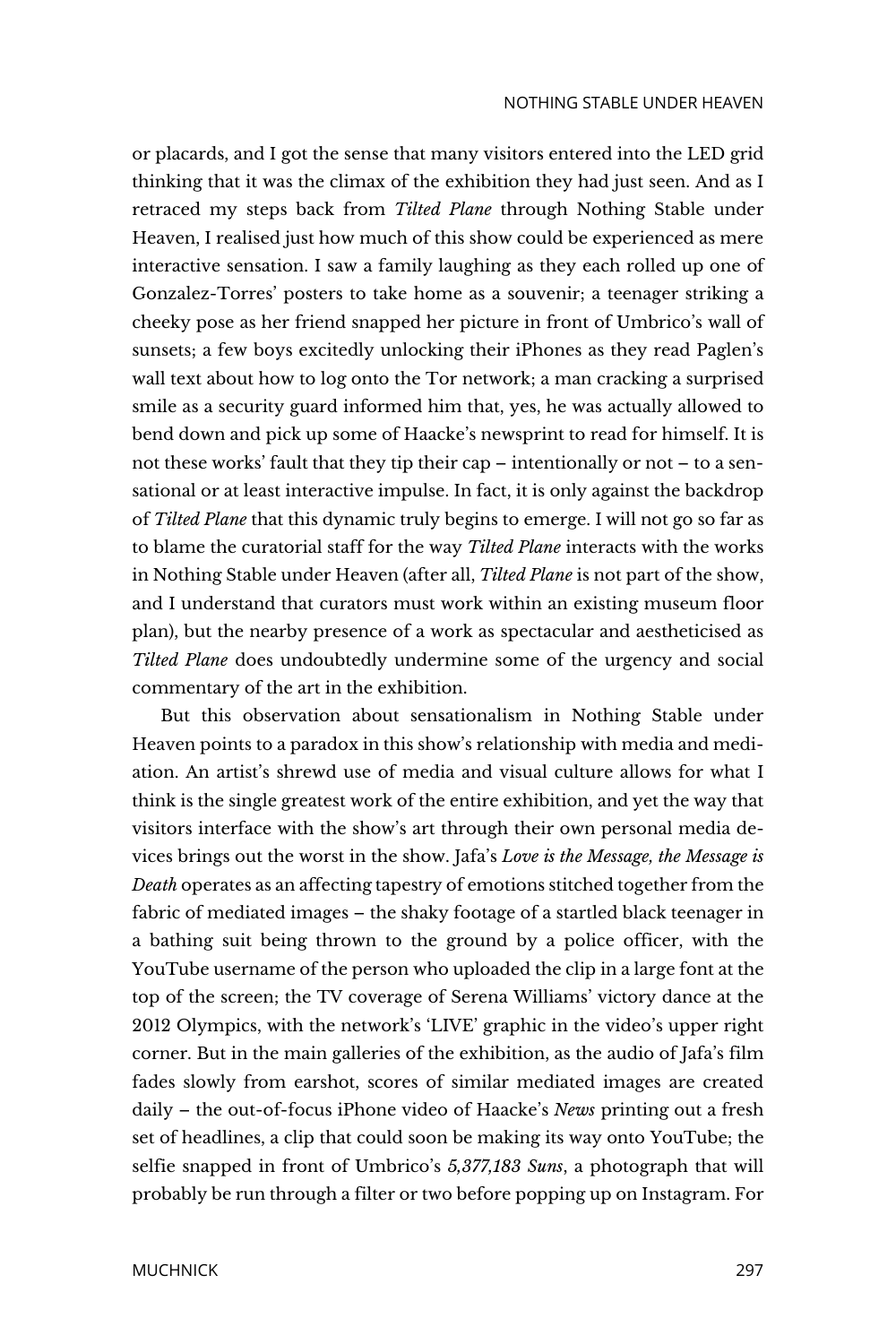these images, though, there is no Arthur Jafa to spin them into a poignant montage, and they instead stand (at least, for someone who has walked out to *Tilted Plane* and back) as accumulating testaments to the filtering, aestheticising, and defanging of a show that has something to say.

I recognise that my comments about mediation within the gallery space are not groundbreaking, nor are they necessarily unique to Nothing Stable under Heaven. Moreover, I hope not to come across as a curmudgeonly spoilsport penning a polemic against the museum in the age of Instagram, because I do feel that personal digital culture can and should have its place in the gallery, but I think that this exhibition is unique in that media simultaneously lifts it to its greatest heights and contributes to its undoing. Nevertheless, as an exhibition of contemporary art, Nothing Stable under Heaven is certainly a success. It does resound more effectively in some places than others, and its initial deliberate sense of overwhelming chaotic instability sputters as the exhibition presses on. Still, it is a show that the curators can be proud of – and a show that I could see Baldwin, at least based on his musings on 'The Creative Process', being proud of too.

Justin Ross Muchnick (Stanford University)

## **Further reading**

- James Baldwin, 'The Creative Process', c. 1962[: https://www.sfmoma.org/read/creative-process/.](https://www.sfmoma.org/read/creative-process/) (The essay that inspired this exhibition.)
- Aaron Betsky, 'An Te Liu and Memorials to Waste', *Architect Magazine*, 2016[: http://www.architectmag](http://www.architectmagazine.com/design/exhibits-books-etc/an-te-liu-and-memorials-to-waste_o)[azine.com/design/exhibits-books-etc/an-te-liu-and-memorials-to-waste\\_o.](http://www.architectmagazine.com/design/exhibits-books-etc/an-te-liu-and-memorials-to-waste_o) (A short article on An Te Liu's practice.)
- Arthur Jafa and Tina Campt, 'Love is the Message, The Plan is Death', *e-flux journal,* 2017: [https://www.e-flux.com/journal/81/126451/love-is-the-message-the-plan-is-death/.](https://www.e-flux.com/journal/81/126451/love-is-the-message-the-plan-is-death/) (*e-flux* interview with Jafa.)

## **References**

- Baldwin, J. 'The Creative Process', Library of America, c. 1962: https://www.sfmoma.org/read/creativeprocess/.
- 'Nothing Stable under Heaven', San Francisco Museum of Modern Art, 2018: [https://www.sfmoma.org/exhibition/nothing-stable-under-heaven/.](https://www.sfmoma.org/exhibition/nothing-stable-under-heaven/)